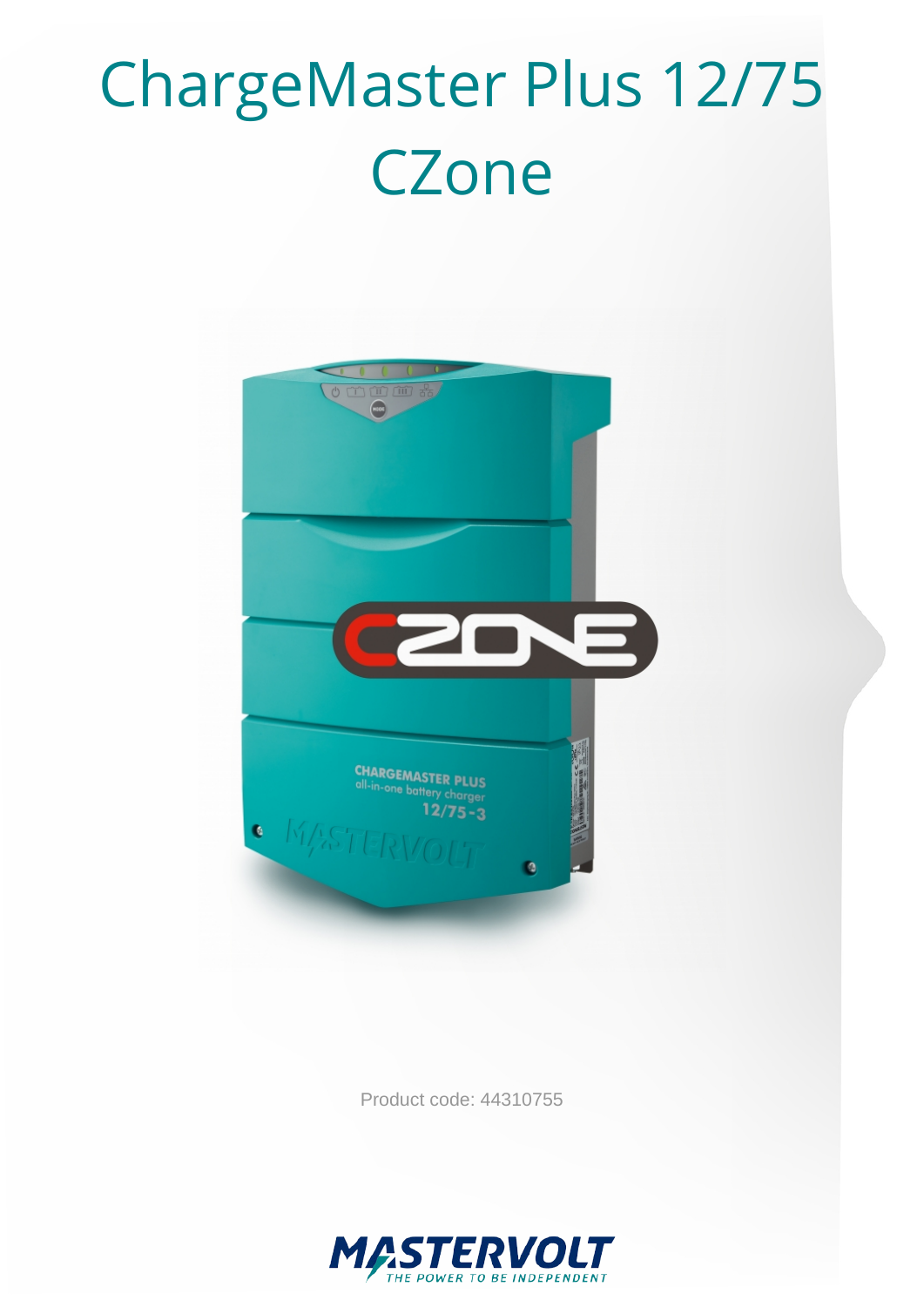ChargeMaster Plus is the next generation of battery chargers that integrates multiple functions into one single device. Replacing auxiliary chargers, battery isolators and VSR, ChargeMaster Plus reduces system complexity and cost. Designed for versatility, it charges a maximum of three batteries in a fast and safe way and works anywhere in the world.

#### **Battery's Best Friend**

With the Battery's Best Friend architecture, ChargeMaster Plus is capable of charging a multitude of battery chemistries, sizes and voltages. All batteries are charged with the fast and safe 3-step+ charge method. Other unique features are:

- · Revival mode: automatically revives even fully depleted batteries.
- · Priority Charge: redirect available power to the lowest battery, for faster charging.
- · Smart Input: charge all three batteries from one single alternator for continuous charging on the go.

#### **Global Charging**

The ChargeMaster Plus handles worldwide AC voltages and frequencies. Resisting large voltage fluctuations and high temperatures, it keeps working in harsh environments. For marine and mobile markets, the ChargeMaster Plus is CE, ABYC, UL, SAE, CEC and RCM/C-Tick compliant.

#### **System Simplicity**

Nowadays, equipment must be self-explaining. The ChargeMaster Plus displays the charge phase of all three outputs in an understandable way. Robust and ergonomic connections save installation time. An integrated VSR eliminates the need for additional components and ensures that the alternators energy is funnelled through to the batteries.

### **Powerful Connections**

In modern applications, all components work together, the ChargeMaster Plus supports not only MasterBus but also CZone and NMEA. This enables the charger to communicate with displays, shunts and power systems including communication standards like, FireCan, CANopen and many more. The ChargeMaster Plus can operate as a power supply for delicate communication equipment, or during the construction phase of a boat.

#### **Features**

- · MasterBus, CZone and NMEA communication.
- · Multicharger with two outputs, one in/output, DC-DC converter, current limiter and VSR.
- · Combine Lithium Ion, Gel or AGM, and large or small battery banks on a single battery charger.
- · Charges multiple batteries while being underway.
- · Extended specifications: offers 20 % more output at 14.4 V and 80 % charging power at 60 °C.
- · Safe Charge: quickly recognize the State of Charge for extended battery life.
- · Very wide operating range of 80-275 V AC, 35-70 Hz.
- · Compact, easy to connect and quick to install.